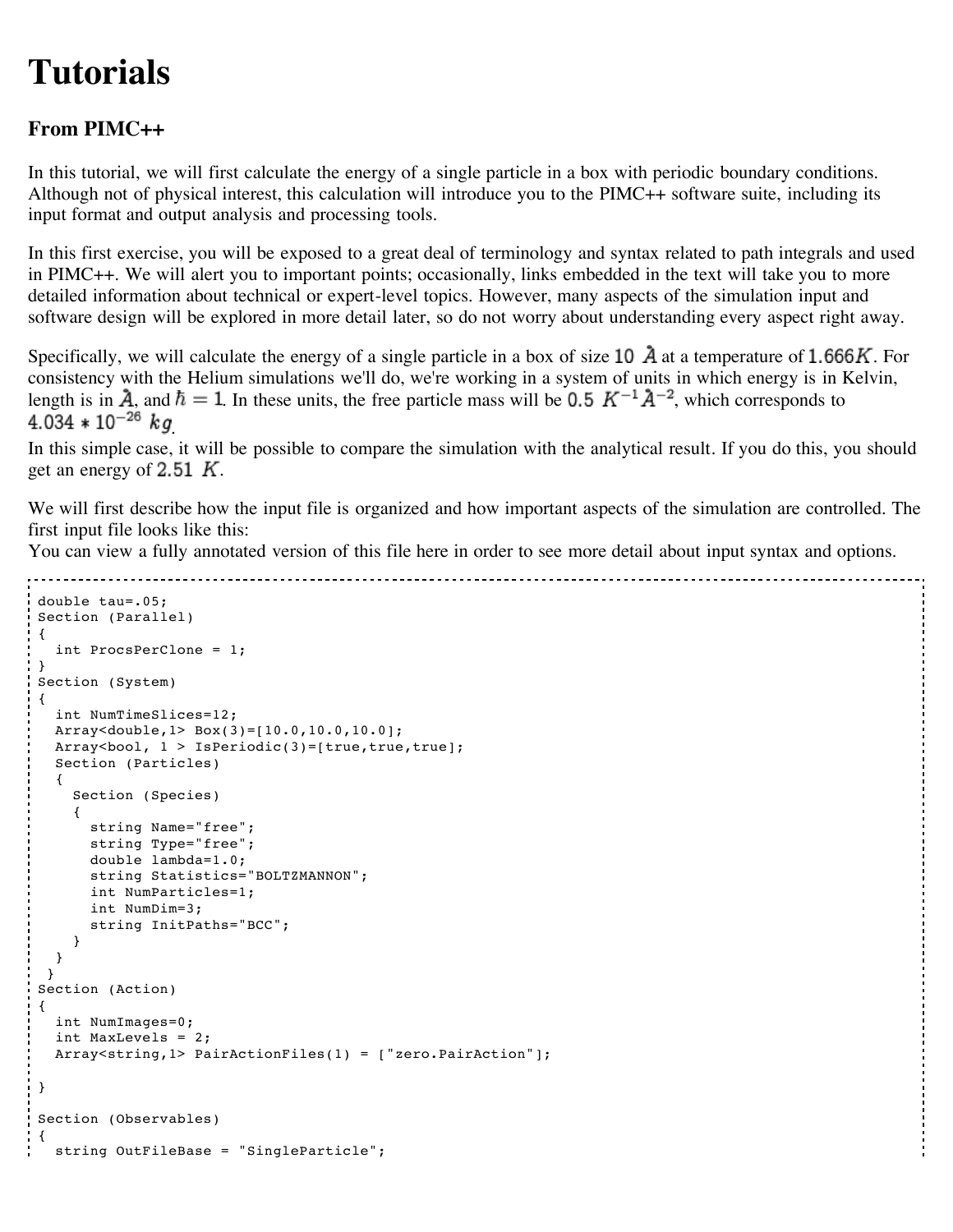```
Section (Observable)
    {
      string Type = "Energy";
      string Name = "Energy";
       string Description="Total Energy";
      int Frequency=1;
    }
}
Section (Moves){
  Section (Move) {
    string Type="BisectionBlock";
    string Name="BisectionBlock";
    string PermuteType="NONE";
    string Species="free";
     int NumLevels=2;
    int StepsPerBlock=2;
  }
  Section (Move)
    {
      string Type="ShiftMove";
      string Name="Shift";
    }
 }
Section (Algorithm)
{
  Section (Loop){
    int Steps=1000;
    Section (Loop){
      int Steps=50;
      Section (Move) {string Name="BisectionBlock"; }
      Section (Observe) {string Name = "Energy"; }
      Section (Move) {string Name = "Shift"; }
    }
    Section (WriteData){}
  }
}
```
*Helpful editing tip for input files:* The input files conform to C++ syntax. If you turn on C++ syntax highlighting in your editor (Meta-x c++-mode followed by Meta-x font-lock-mode in emacs), they will be colored and the braces will be matched in a friendly way.

Let's briefly examine the input file. Notice the content is grouped by *Section*, each of which contains variables that define the input to the simulation. In summary, the sections are :

Parallel: Specifies how many processors over which each path is distributed.

- System: Information about the physical system to be simulated. Contains number of time slices, tau, box-size, and the particle Section.
	- Particle Section: Contains a section for each Species.

$$
\lambda = \frac{\hbar^2}{2}
$$

- Species Section: Contains lambda ( $\sim$  2*m*), statistics, number of particles, etc. A Species can be an element, ion, molecule, or any object with uniform physical properties.
- **Moves: Defines the moves of your Monte Carlo**
- Observables: Defines what properties of the system you are measuring
- Action: The action (dimensionless energy) is used to evaluate whether to accept or reject a Monte Carlo move.  $\blacksquare$ By specifying which actions to use and their properties, the description of the system's physical interactions is fixed (i.e. free particles, Coulomb, Lennard-Jones, etc.).
- Algorithm: Specifies the simulation sequence of events (when each Move and Observable is called)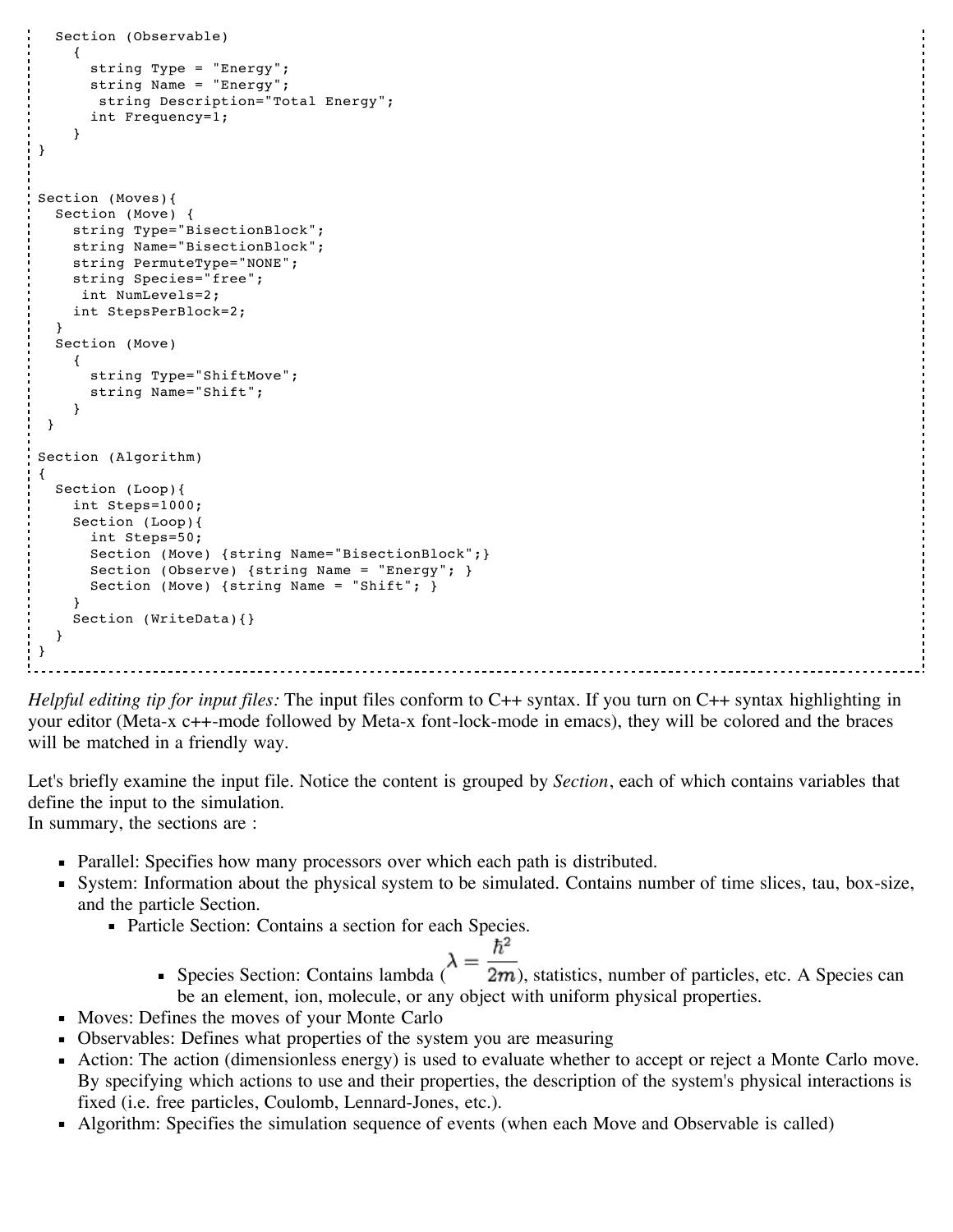| A note about units: PIMC++ has no intrinsic units and any system of units can be used by specifying consistent<br>values in the input file. $\beta = M\tau = (k_BT)^{-1}$ , where M is the number of time slices. $\beta$ has units of inverse energy<br>and establishes the temperature scale. For the tutorial, input files will use units of Kelvin and Angstrom with $\hbar = 1$ .                                                                                                                                                                                                                                                                                                                                                                                                                                                  |
|-----------------------------------------------------------------------------------------------------------------------------------------------------------------------------------------------------------------------------------------------------------------------------------------------------------------------------------------------------------------------------------------------------------------------------------------------------------------------------------------------------------------------------------------------------------------------------------------------------------------------------------------------------------------------------------------------------------------------------------------------------------------------------------------------------------------------------------------|
| Be sure to understand which lines of the input file establish that you are simulating a particle of mass 0.5,<br>temperature 1.66K and box $10 \times 10 \times 10$ Å.                                                                                                                                                                                                                                                                                                                                                                                                                                                                                                                                                                                                                                                                  |
| The mass is defined through lambda $\lambda = \frac{\hbar^2}{2m}$ (Section: System/Species/Particle). The temperature is defined                                                                                                                                                                                                                                                                                                                                                                                                                                                                                                                                                                                                                                                                                                        |
| implicitly by $NumTimeSlices * tau$ with NumTimeSlices (Section: System) and tau (Section: System) specified<br>in the input.                                                                                                                                                                                                                                                                                                                                                                                                                                                                                                                                                                                                                                                                                                           |
| Now, let's run PIMC++ with this input file. Copy it to a file in your working directory and name it SingleParticle.in.<br>On Tungsten, we have provided a script to submit batch jobs. Enter                                                                                                                                                                                                                                                                                                                                                                                                                                                                                                                                                                                                                                            |
| runPIMC SingleParticle.in                                                                                                                                                                                                                                                                                                                                                                                                                                                                                                                                                                                                                                                                                                                                                                                                               |
| Please see these instructions for more details about running PIMC++ on Tungsten or on a local desktop or laptop.                                                                                                                                                                                                                                                                                                                                                                                                                                                                                                                                                                                                                                                                                                                        |
| On Tungsten, you can use the command                                                                                                                                                                                                                                                                                                                                                                                                                                                                                                                                                                                                                                                                                                                                                                                                    |
| bjobs                                                                                                                                                                                                                                                                                                                                                                                                                                                                                                                                                                                                                                                                                                                                                                                                                                   |
| to check the status of your job in the queue and during runtime.                                                                                                                                                                                                                                                                                                                                                                                                                                                                                                                                                                                                                                                                                                                                                                        |
| Once it's through the queue, this run should take about 30 seconds and produce an output file called<br>SingleParticle.0.h5. In the "Observables" section of the input file, there is variable called "OutFileBase". This<br>specifies the prefix of the output file(s). Because "OutFileBase" (Section: Observables) was set to "SingleParticle" in<br>this case, the output is named "SingleParticle.0.h5". For a serial run, the output filename will be the prefix plus<br>"0.h5". For a parallel run, each processor generates an output file by appending its processor number and ".h5" to the<br>the state of the state of the state of the state of the state of the state of the state of the state of the state of the state of the state of the state of the state of the state of the state of the state of the state of t |

prefix. The output files are written in a portable, hierarchical file format known as HDF5 (http://hdf.ncsa.uiuc.edu/HDF5/) .

Let us take a look at the output we've generated. In order to do this, we will run the analysis script Report.py on the output. On Tungsten or the NCSA laptops, the script will be in your path and you can just enter

Report.py SingleParticle

If you have a different setup where the top-level PIMC++ installation directory is PIMC++, the analysis script can be found at PIMC++/src/analysis/Report.py.

This script will produce an html file that will give us some information about our run. Examine SingleParticle/index.html (http://www.pathintegrals.info/tutorial/SingleParticle/index.html) with a web browser. On Tungsten, we recommend using

konqueror SingleParticle/index.html &

Your screen should be similar to the following: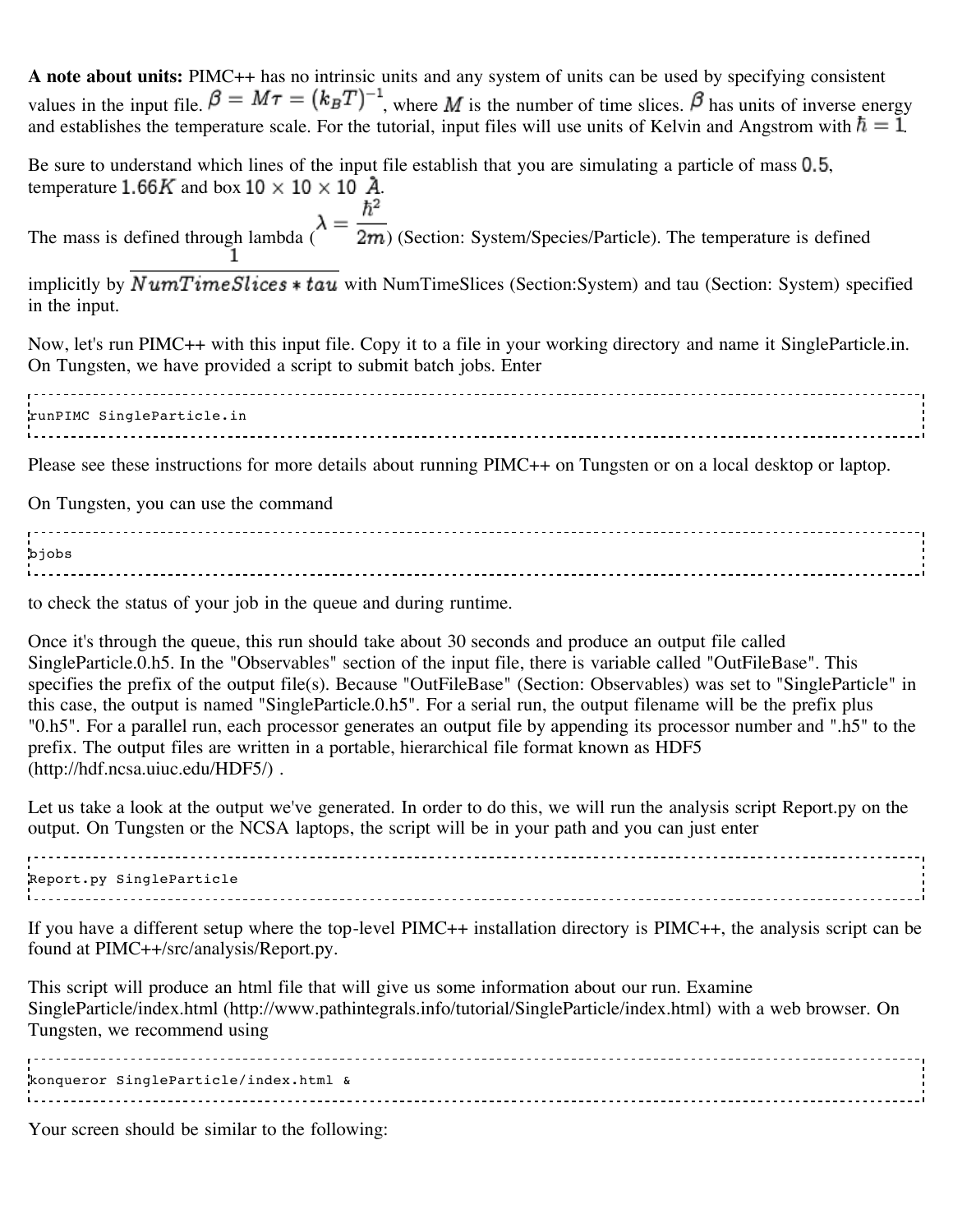| $\Theta$                                                                               |                                  |       |              |              |                 | indieschtml - Konquerer (en blociark physics, uiuc, edu) |             |              |                       |        |             | $=1018$                            |
|----------------------------------------------------------------------------------------|----------------------------------|-------|--------------|--------------|-----------------|----------------------------------------------------------|-------------|--------------|-----------------------|--------|-------------|------------------------------------|
| Location Edit View Go Bookmarks Tools Settings Window Help                             |                                  |       |              |              |                 |                                                          |             |              |                       |        |             |                                    |
| 424430889984                                                                           |                                  |       |              |              |                 |                                                          |             |              |                       |        |             | 依                                  |
| $\bullet$ $\Box$ $\Box$<br>Location: F /home/bclark/tutorial/SingleParticle/index.html |                                  |       |              |              |                 |                                                          |             |              |                       |        |             | $\left\vert \mathbf{F}\right\vert$ |
|                                                                                        |                                  |       |              |              | $\mathcal{A}$   |                                                          |             |              |                       |        |             | ٠                                  |
| Detailed HTML Page                                                                     |                                  |       |              |              |                 |                                                          |             |              |                       |        |             |                                    |
| <b>Run Information</b>                                                                 |                                  |       |              |              |                 |                                                          |             |              |                       |        |             |                                    |
| <b>BuildDate</b>                                                                       | Jun 26 2007                      |       |              |              |                 |                                                          |             |              |                       | System |             |                                    |
| BuildTime                                                                              | 12:42:56                         |       |              |              |                 | tau                                                      |             |              | 0.050000000000000003  |        |             |                                    |
| CommonVersion                                                                          | unknown                          |       |              |              |                 | # of Slices                                              |             |              | 12                    |        |             |                                    |
| HostName                                                                               | bclark                           |       |              |              |                 |                                                          | beta        |              | 0.60                  |        |             |                                    |
| ProgramName                                                                            | $pimc++$                         |       |              |              |                 |                                                          | temperature |              | $1.6667e + 00$        |        |             |                                    |
|                                                                                        | Wed Jun 27                       |       |              |              |                 | Box                                                      |             |              | [10.00, 10.00, 10.00] |        |             |                                    |
| RunTime                                                                                | 15:39:19<br>2007                 |       |              |              |                 | Species                                                  |             |              |                       |        |             |                                    |
| UserName                                                                               | bclark                           |       |              |              |                 | Name                                                     |             | NumParticles |                       | lambda | Type        |                                    |
| Version                                                                                | 0.5                              |       |              |              |                 | free                                                     |             | $\mathbf{1}$ |                       | 1.0    | Boltzmannon |                                    |
| Input File                                                                             | pime.in                          |       |              |              |                 |                                                          |             |              |                       |        |             |                                    |
|                                                                                        |                                  |       |              |              |                 |                                                          |             |              |                       |        |             |                                    |
| Move                                                                                   | <b>Total Acceptance</b><br>Ratio |       | Stage<br>o   |              | Stage 1 Stage 2 |                                                          |             |              |                       |        |             |                                    |
| Bisection<br>Block                                                                     | 1.0                              |       | nan          | 1.0          | 1.0             |                                                          |             |              |                       |        |             |                                    |
| Energy                                                                                 | Error<br>Mean                    |       | Variance     |              | Kappa           |                                                          |             |              |                       |        |             |                                    |
| Kinetic                                                                                | 2.407<br>0.075                   |       | $5.61e + 00$ |              | 1.00            |                                                          |             |              |                       |        |             |                                    |
| Node                                                                                   | 0.00                             | 0.00  |              | $0.00e + 00$ | $2e + 103$      |                                                          |             |              |                       |        |             |                                    |
| Total                                                                                  | 2.407                            | 0.075 | $5.61e + 00$ |              | 1.00            |                                                          |             |              |                       |        |             |                                    |
| VI onn                                                                                 | n nn                             | n nn  | n nne +nn    |              | 261103          |                                                          |             |              |                       |        |             | $\ddot{ }$                         |

Let us take note of the following information in the html summary.

- $\blacksquare$ Run information: (Upper left table) Specifies where and when it was run, who ran it, etc.
- System Data: (Upper right table) System Parameters including temperature, species information, etc.  $\blacksquare$
- Move information: Table specifying acceptance ratio of moves and center of mass drift (add this to your input). You will notice that in this simulation, the acceptance ratio is 1.00. Why is this?. There is additional information on the bisection move here. You can ignore this for now. Note: There is another "move" in the simulation, "ShiftMove", that isn't in the table. It is not a real move, but simply rearranges the storage of the path in memory. Thus it has to acceptance ratio, but it is nonethless required to ensure ergodicity. Go here to understand the technical reason behind this.
- Observable Information: We have measured the **Energy** observable in this simulation. Notice the energy table with the different components of the energy and their respective variance, error and autocorrelation time. We see that the energy is close to  $2.5 \, K$  as anticipated above. Of course, as we lower the temperature, we would see quantum effects becoming more important as the energy approaches the ground state for a single particle in a box. (Note: there is a subtlety to getting the correct energy if your box is small compared to  $\sqrt{4\lambda\tau}$  in PIMC++ caused by an approximation to the kinetic action. This can be skipped on the first pass through the tutorial, but experts can explore this NumImage approximation here ) Although a summary of the energy is convenient, it is often useful to be able to see a trace plot of the energy (for example to choose an equilibration time). We can get such detailed information by clicking on the "Detailed HTML Page" at the top of index.html. Do that now. This page also allows us to see that the data was output 1000 times. By examining the Algorithm section of our input file, we see that the data gets written every time a WriteData is encountered in the algorithm (nb: this is NOT true for the PathDump observable which is special!). Looking at the number of iterations given for each of the Loop sections, we see that WriteData will be called 1000 times.